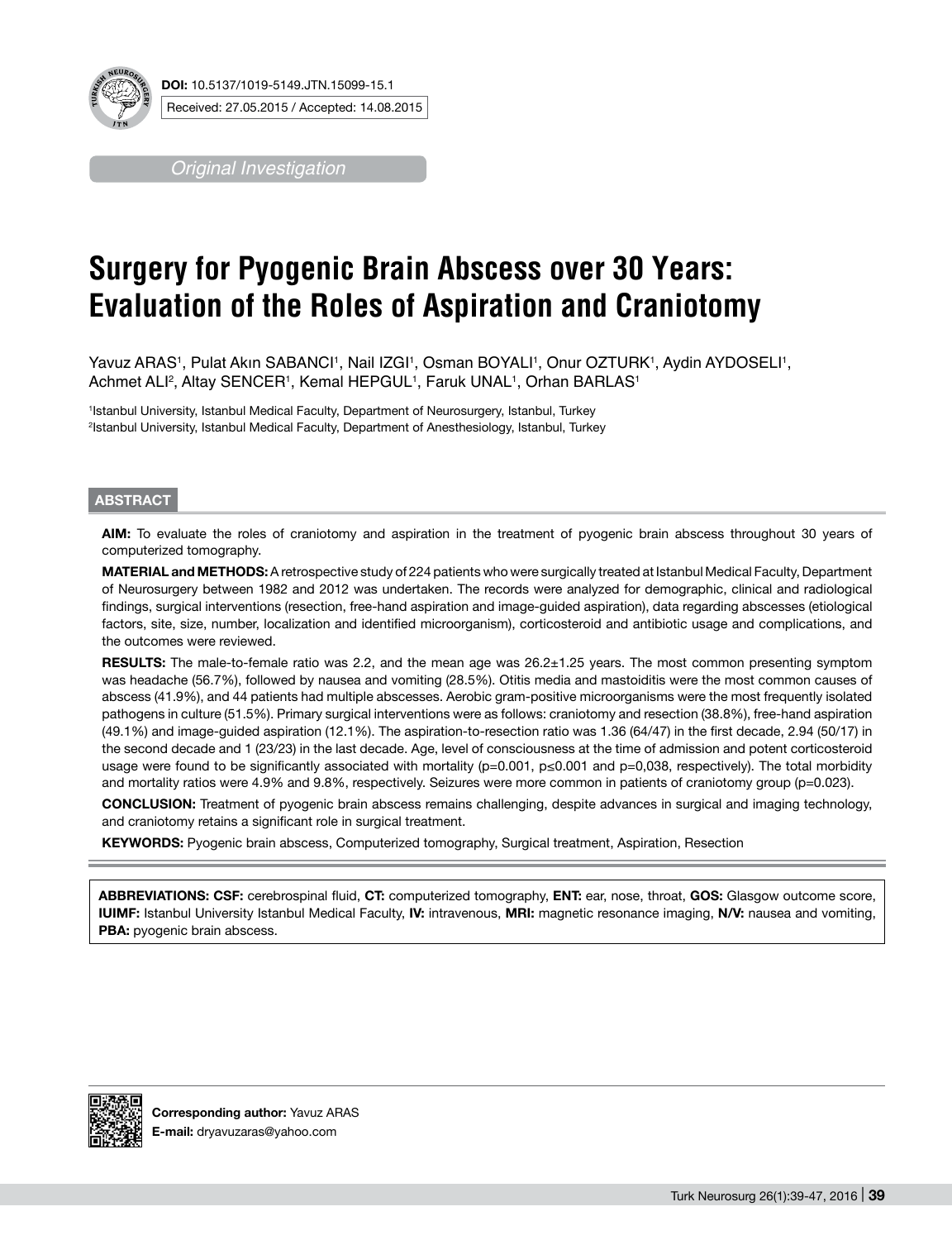# █ **INTRODUCTION**

Pyogenic brain abscess (PBA) is an acute focal cerebral inflammation that is life-threatening if not treated properly (6,14). The condition is challenging to treat, especially in developing countries. Additionally, PBA also constitutes a considerable problem for immunocompromised patients (22). The treatment of a brain abscess involves aspiration of the pus or excision of the abscess, followed by parenteral antibiotic therapy (21). In the last three decades, the diagnosis and outcome of surgical treatment of pyogenic brain abscesses have improved with the emergence of imaging technologies, image-guided stereotaxy, more effective antibiotics and the development of advanced techniques in detecting causative microorganisms (3,4,10,14,17,19).

The choice of surgical procedure has been a subject of debate in recently published studies (1,6,7,11,17). The use of excision by craniotomy as a standard treatment has declined noticeably, and the preferred method is currently surgical aspiration (1,10,19). However, some authors concluded that craniotomy is the preferred surgical method for PBA (6,7,16,26).

We aimed to analyze the roles of craniotomy and aspiration in the treatment of PBA. In this study, we present a retrospective cohort analysis of our experience with the surgical treatment of PBA in the first 30 years of the computerized tomography (CT) era.

# █ **MATERIAL and METHODS**

Hospital records of patients with PBA who were treated surgically in our clinic between 1982 and 2012 were retrospectively analyzed in a cohort study. Patients who were diagnosed as having tuberculosis or fungal abscess were excluded. Each patient's, age, sex, level of consciousness on admission, general physical and neurological examination findings, diagnostic examinations (skull x-ray, ventriculography, electroencephalography, scintigraphy, angiography, CT, magnetic resonance imaging (MRI)), etiological factors, and side, size, number, identified microorganism and localization of the abscesses were recorded.

The level of consciousness at the time of admission was evaluated on a five-grade scale as follows: Grade 0, conscious without deficit; Grade I, conscious with minor deficit; Grade II, drowsy with medium deficit; Grade III, responsive to painful stimuli with severe deficit; Grade IV, coma. Grades 0, I and II at the time of admission were accepted as good, and grades III and IV were categorized as a bad clinical grade in this study (8).

For the treatment variables, antibiotic usage, corticosteroid therapy (dexamethasone, 16 mg IV bolus, 4x4 mg IV/day, minimum 7 days), number and type of surgical interventions and results of each type of surgery, and complications and outcomes were retrospectively reviewed.

In our institution, the preferred principal surgical method is burr hole aspiration unless there is an absolute craniotomy indication, such as increased intracranial pressure caused by a significant mass effect or a traumatic injury that has introduced foreign materials. Craniotomy is more favorable when the PBA is located in the posterior fossa and if there has been a previous neurosurgical operation.

For the follow-up, patients were examined in the outpatient clinic or assessed using telephone interviews. The functional status of patients after treatment and long-term follow-up was evaluated using the Glasgow outcome score (GOS) (6).

Categorical variables were compared using the chi-squared test or Fisher's exact test. Continuous variables within the groups were compared using an independent t-test or ANOVA for parametric data. All statistical analyses were conducted using SPSS  $v16.0.p < 0.05$  was considered statistically significant.

# █ **RESULTS**

During the 30-year period, 224 patients with pyogenic brain abscesses underwent surgery at Istanbul University, Istanbul Medical Faculty (IUIMF), Department of Neurosurgery.

# *Patient Population*

The patients included 70 females (31.2%) and 154 males (68.8%), ranging in age from 1 to 75 years (26.2 $\pm$ 1.25 years).

# *Signs and Symptoms*

The patients' level of consciousness at the time of admission was as follows: 185 (82.6%) patients with grades 0–2, 39 (17.4 %) patients with grades 3-4. Headache (54.9%) was the most common presenting symptom followed by nausea and vomiting (28.6%). Other less common presenting symptoms were fever, seizure, confusion and limb weakness (Table I). The duration of symptoms ranged from 1–45 days with a mean of 17 days.

## *Etiological and Predisposing Factors*

Etiological and predisposing factors are summarized in Table II. The most common causes of abscess were otitis media and mastoiditis (21.9%). Predisposing factors were not identified in 25.4% of patients.

Eight patients were admitted to the hospital in the last decade with immunodeficiency: two patients had renal transplantation, two patients had Hodgkin's lymphoma, one patient had non-Hodgkin's Lymphoma, one patient had autoimmune hepatitis and two patients had acute leukemia. There was no patient with human immunodeficiency virus infection.

#### *Radiology*

The average number of CT scans performed for each patient was three (2.89±0.2), whereas 94 out of 224 total patients had MRI examinations, with a total MRI number of 144 (Figure 1A-C).

#### *Number, Size and Locations of Abscesses*

In this series, 46 of the patients (18.8%) had multiple abscesses (Table III). The number of abscesses was between 2 and 12 for 44 patients. The remaining two patients had more than 12 abscesses.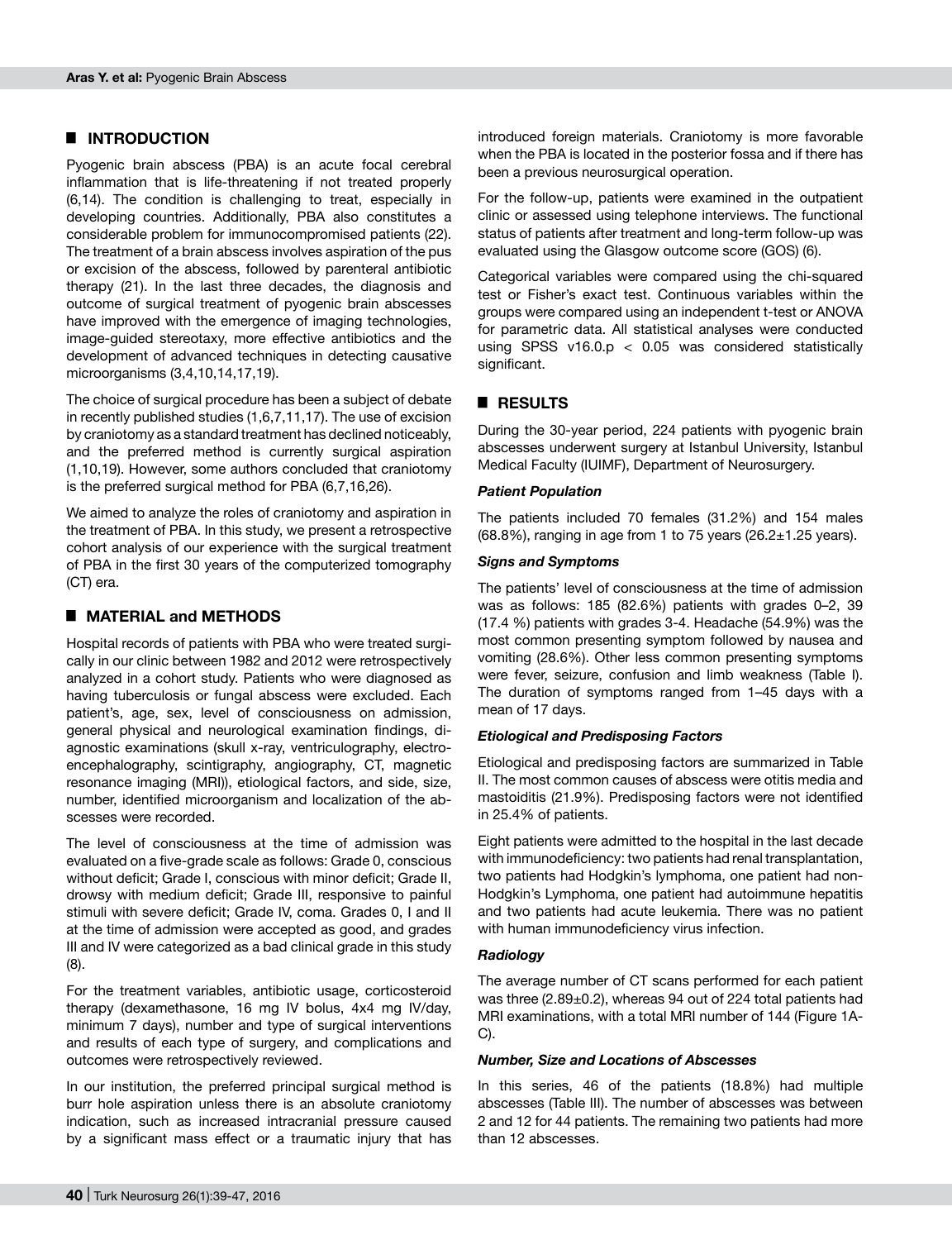| <b>Symptoms</b> | <b>Number</b> | $\frac{0}{0}$ | <b>Signs</b>                                                           | <b>Number</b> | %    |
|-----------------|---------------|---------------|------------------------------------------------------------------------|---------------|------|
| Headache        | 123           | 54.9          | Focal Neurological Findings (Paresis, Dysphagia,<br>Visual Deficiency) | 114           | 50.9 |
| N/V             | 64            | 28.6          | <b>Neck Rigidity</b>                                                   | 22            | 9.8  |
| Fever           | 33            | 14.7          | <b>Herniation Findings</b>                                             | 21            | 9.4  |
| Seizure         | 49            | 21.9          | Cerebellar Findings                                                    | 21            | 9.4  |
| Confusion       | 39            | 17.4          | Papilledema                                                            | 60            | 26.8 |
| Limb Weakness   | 45            | 20.1          |                                                                        |               |      |

**Table I:** Presenting Signs and Symptoms

*N/V: Nausea and vomiting.*

**Table II:** Etiological and Predisposing Factors

| <b>Etiological and Predisposing Factors</b> | No (%)     |  |  |
|---------------------------------------------|------------|--|--|
| <b>Local Dissemination</b>                  |            |  |  |
| Otitis Media and Mastoiditis                | 49 (21.9)  |  |  |
| Paranasal Sinus Infection                   | 12 (5.4)   |  |  |
| Head Trauma                                 | 17 (7.6)   |  |  |
| Past Surgical Intervention                  | 24 (10.7)  |  |  |
| Congenital Malformations of Skull           | 1(0.44)    |  |  |
| Meningitis                                  | 14 (6.3)   |  |  |
| Subtotal                                    | 117 (52.2) |  |  |
| <b>Hematogenous Dissemination</b>           |            |  |  |
| Congenital Heart Diseases                   | 14 (6.3)   |  |  |
| Respiratory Pathway Infection               | 12 (5.4)   |  |  |
| Immune-Deficiency                           | 8(3.6)     |  |  |
| Others                                      | 16 (7.1)   |  |  |
| Subtotal                                    | 50 (22.3)  |  |  |
| <b>Unknown Dissemination</b>                | 57 (25.4)  |  |  |
| Total                                       | 224        |  |  |

The mean diameter of the abscesses measured was 3.51±0.14 cm. The locations of the abscesses are shown in Table III.

Abscesses were on the right side in 98 (43.8%) patients, on the left side in 103 (46%) patients and on both sides in 23 (10.2%) patients. The most frequent localization was the frontal lobe (25.3%). Abscesses were located in the thalamus in 10 patients, in the basal ganglia in 2 patients, in the corpus callosum in 3 patients and in the brain stem in 3 patients (Table III). Of these, 9 were single abscesses, whereas the remaining 9 were in multiple-abscess patients.

#### *Previous Surgical Interventions*

Ten patients had received operations for head trauma before

undergoing surgery for PBA. In addition to these patients, 44 patients had previous operations; 17 patients had prior neurosurgical operations: 1 patient for an arteriovenous malformation, 1 patient for aneurysm, 3 patients for cranial osteomyelitis, 8 patients for intracranial tumor and 4 patients for intracerebral hemorrhage; 22 patients had previous ear, nose and throat operations: 19 for otitis media, 1 for mastoiditis, 1 for nasopharyngeal carcinoma and 1 patient for nasal polyps; 5 patients had prior ophthalmology operations.

# *Microbiologic Findings and Antibiotic Treatment*

Growth in culture from abscess material was positive in 38.4% of the patients. The identified microorganisms are summarized in Table IV. Aerobic gram-positive microorganisms (52.5%) were the most frequently isolated pathogens. The less common isolated microorganisms were aerobic gram negative (28.3%), anaerobic gram positive (14.1%) and anaerobic gram negative (5.1%). In 14 patients, when microorganisms could not be isolated from the abscess material, the microorganisms were isolated in blood, cerebrospinal fluid (CSF), pus from the ear or abscess material from the lung. In addition, cultures yielded no growth from 33 patients; however, microorganisms were observed using gram staining.

Cephalosporins were the most commonly used antibiotics, followed by metronidazole and ornidazole, penicillin, chloramphenicol, aminoglycosides in this series. All of the antibiotics were given intravenously. The mean duration of antibiotic treatment was 47.4±3.04 days.

# *Corticosteroid Usage*

Of the 224 patients, 51 did not receive corticosteroid treatment in any phase of their therapies. Of the remaining 173 patients, 77 patients received regular corticosteroid therapy consisting of 16 mg of dexamethasone per day for at least 7 days before being tapered off. The remaining 96 patients did not receive this regimen in terms of dosage and time and were therefore excluded from this analysis. There was no statistically significant difference in terms of admission clinical grades between the corticosteroid-using and non-using groups (p=0.091). However, mortality was higher in patients given corticosteroid therapy (15.6 % and 3.9 %, p=0.045) (Table V).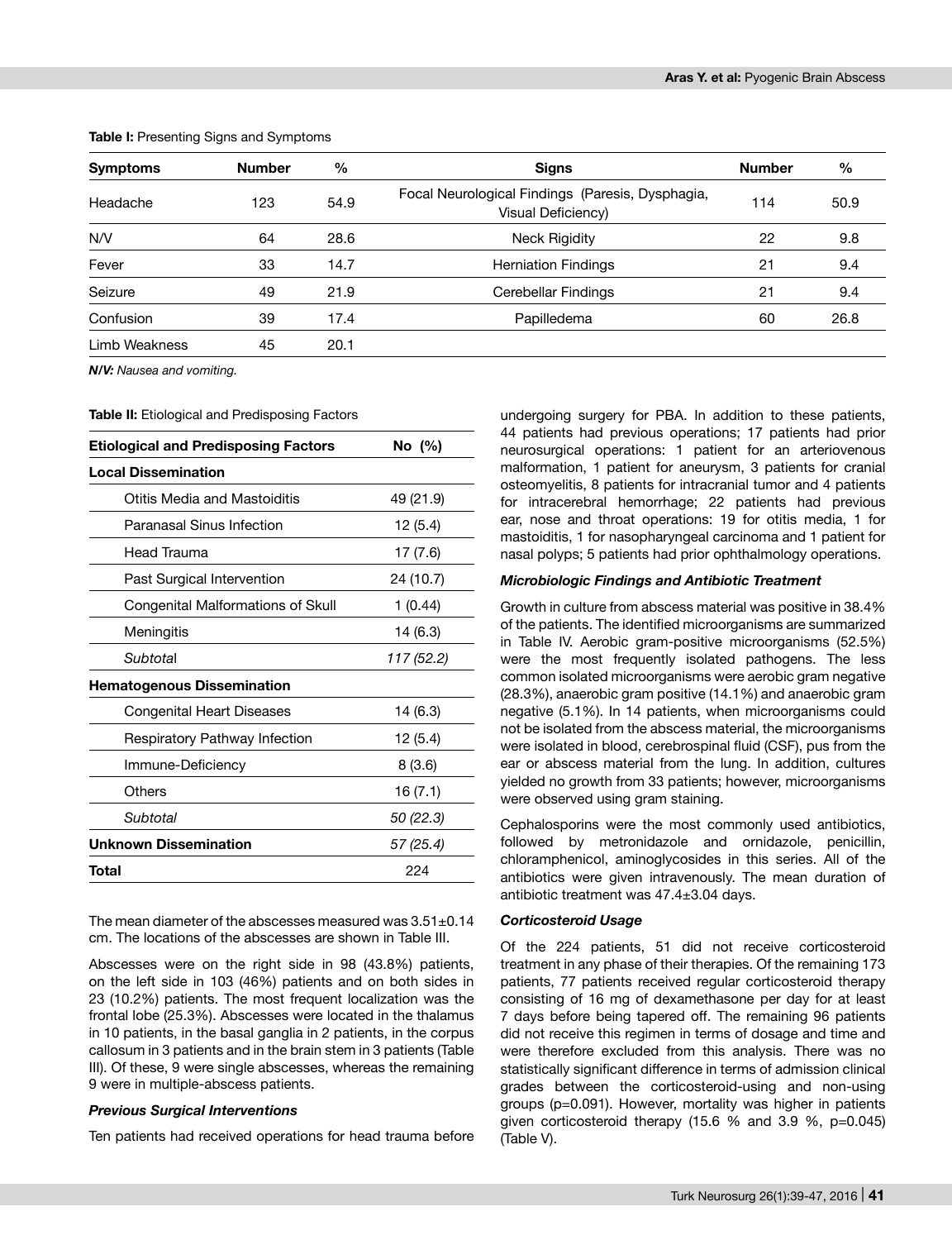# *Surgical Procedures*

The primary surgical interventions performed were as follows: craniotomy and resection in 87 patients (38.8%), free-hand aspiration in 110 patients (49.1%) and image-guided aspiration in 27 patients (12.1%).

The surgical procedures and their distribution across the three decades of the study are shown in Figure 2 and Table VI. A dramatic increase in the number of aspirations is apparent in

the first decade. However, in the second decade, although the number of resections remained constant, the number of aspirations decreased. Finally, in the last decade, the resection and aspiration numbers equalized. In the final decade, 23 patients underwent craniotomy. Of these 23 patients, at least 10 patients (43.4%) had absolute indications: 2 patients had a traumatic foreign body, 2 had osteomyelitis and 6 had various previous surgical operations.

| <b>Number</b>                           | Free<br><b>Hand Aspiration</b> | <b>Image Guided</b><br><b>Aspiration</b> | <b>Resection</b> | <b>Total</b>    |
|-----------------------------------------|--------------------------------|------------------------------------------|------------------|-----------------|
| <b>Single</b>                           | 88                             | 15                                       | 75               | 178             |
| Frontal                                 | 18                             | 5                                        | 22               | 45              |
| Temporal                                | 19                             |                                          | 11               | 31              |
| Parietal                                | 11                             | 3                                        | 10               | 24              |
| Cerebellar                              | 8                              | 0                                        | 9                | 17              |
| Occipital                               | 2                              | 2                                        | 5                | 9               |
| Frontoparietal                          | 27                             | 0                                        | 16               | 43              |
| Basal nuclei/Diencephalon/Mesencephalon | 3                              | 4                                        | $\overline{2}$   | 9               |
| <b>Multiple</b>                         | 22                             | 12                                       | 12               | 46              |
| Unilateral Supratentorial               | 8                              | 5                                        | 3                | 16              |
| <b>Bilateral Supratentorial</b>         | 11                             | 3                                        | 4                | 18              |
| Unilateral Infratentorial               | 0                              | 1                                        | 2                | 3               |
| Supra and Infratentorial                | 3                              | 3                                        | 3                | 9               |
|                                         | 110                            | 27                                       | 87               | 224             |
| <b>Mean Diameter of Abscess (cm)</b>    | $3.99 \pm 0.22$                | $2.49 \pm 0.28$                          | $3.40 \pm 0.17$  | $3.53 \pm 0.13$ |



**Figure 1:** Demonstration of an abscess case. **A)** A gadolinium-enhanced axial T1-weighted MRI scan showing the characteristic appearance of abscess with peripheral rim enhancement in the right frontal lobe. **B, C)** Gadolinium-enhanced axial T1-weighted MRI scans obtained 30 and 45 days after aspiration revealing complete resolution of the abscess.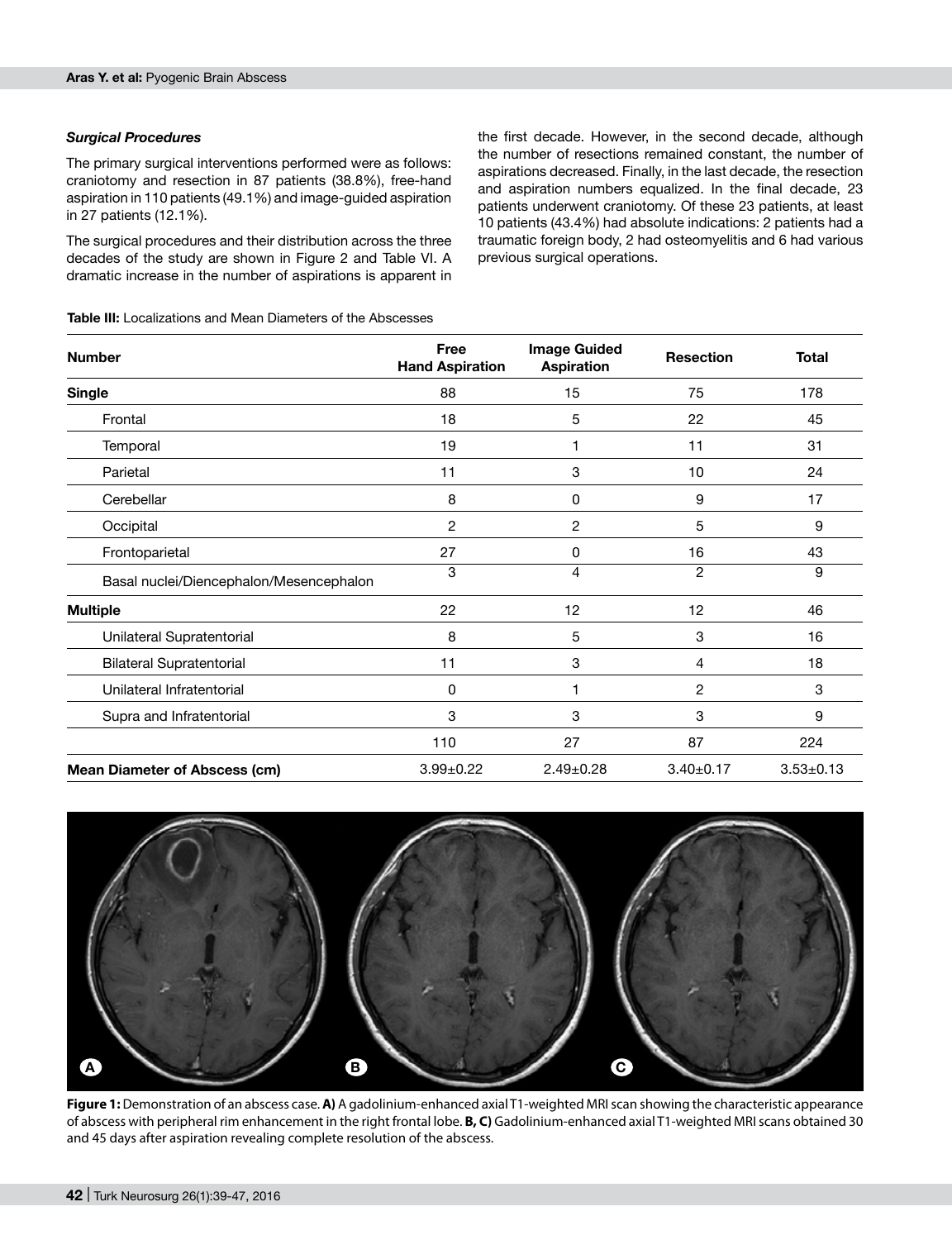Multiple aspirations were necessary in 47 patients. The number of aspirations in these patients was 2 to 7.

Craniotomy and resection were used as a secondary surgical intervention because of recurrence in 19 patients who initially underwent aspiration.

In 25 patients, abscesses were aspirated via frame-based stereotaxy. Multiple abscesses had developed in 12 of these patients. The diameters of the abscesses aspirated by this method ranged between 1 cm and 5.5 cm (mean 2.3±0.27 cm).

# *Complications*

The overall surgical complication rate was 25% (Table VII). In 14 patients, ventricular enlargement occurred following meningitis or ventriculitis in the postoperative period. Eight of these patients required ventriculoperitoneal shunting operations in the follow-up period. Postsurgical de novo neurological deficits were seen in four patients (1.8 %). In

**Table IV:** Isolated Pathogens from Abscess Cultures

|                                | Number (%) |
|--------------------------------|------------|
| Aerobic Gram (+)               | 52 (52.5)  |
| Staphylococcus                 | 27 (27.3)  |
| Streptococcus                  | 17 (17.2)  |
| Pneumococcus                   | 4          |
| Unidentified Gram (+) Bacillus | 4          |
| Aerobic Gram (-)               | 28 (28.3)  |
| E. coli                        | 10 (10.1)  |
| Proteus                        | 9(9.1)     |
| Klebsiella                     | 4          |
| Enterobacter                   | 3          |
| Acinetobacter                  | 1          |
| Neisseria                      | 1          |
| Anaerobic Gram (+)             | 14 (14.1)  |
| Anaerobic Streptococcus        | 9(9.1)     |
| Pseudomonas Aeroginosa         | 5          |
| Anaerobic Gram (-)             | 5(5.1)     |
| <b>Bacteroides</b>             | 5          |
| Total                          | 99 (100)   |

nine patients, recurrent abscess formation occurred after the cessation of antibiotic therapy.

# *Outcomes*

The overall mortality was 9.8% (22 patients). Among these 22 patients, the causes of death were tentorial or tonsillar herniation at admission in 6 patients, septic shock caused by a secondary infection focus in 2 patients, meningitis and ventriculitis in 2 patients, pulmonary infection in 3 patients, status epilepticus in 1 patient, pulmonary embolism in 2 patients, renal failure in 1 patient, progression of non-Hodgkin's Lymphoma in 1 patient and aneurysmal subarachnoidal hemorrhage in 1 patient. The precise cause of death could not be determined in 3 patients.

Mortality was higher in older patients. The average age was 38.1±4.68 years among patients who died and 24.6±1.25 years in the surviving patients (p=0.001). Mortality was also significantly higher in patients over the age of 18 years (13.4% and 5.2%, p=0.044).



**Figure 2:** Number of patients according to years.

**Table V:** Clinical Grades of Patients Who were on Regular Steroid Regimen and Who did not Receive any Steroid

| <b>Clinical grade</b> | Grade 0-II | <b>Grade III-IV</b> | Total $(\%)$ |  |
|-----------------------|------------|---------------------|--------------|--|
| Steroid use (+)       | 54         | 23                  | 77           |  |
| Surviving             | 51         | 14                  | 65 (84.4)    |  |
| Died                  | 3          | 9                   | 12 (15.6)    |  |
| Steroid use (-)       | 43         | 8                   | 51           |  |
| Surviving             | 43         | 6                   | 49 (96.1)    |  |
| Died                  | ი          | 2                   | 2(3.9)       |  |

**Table VI:** Number of Procedures among Years

|                              | 1982-91    | 1992-2001  | 2002-12  | Total       |
|------------------------------|------------|------------|----------|-------------|
| <b>Number of Aspirations</b> | 64 (57.6%) | 50 (74.6%) | 23 (50%) | 137 (61.2%) |
| <b>Number of Resections</b>  | 47 (42.4%) | 17 (25.4%) | 23 (50%) | 87 (38.8%)  |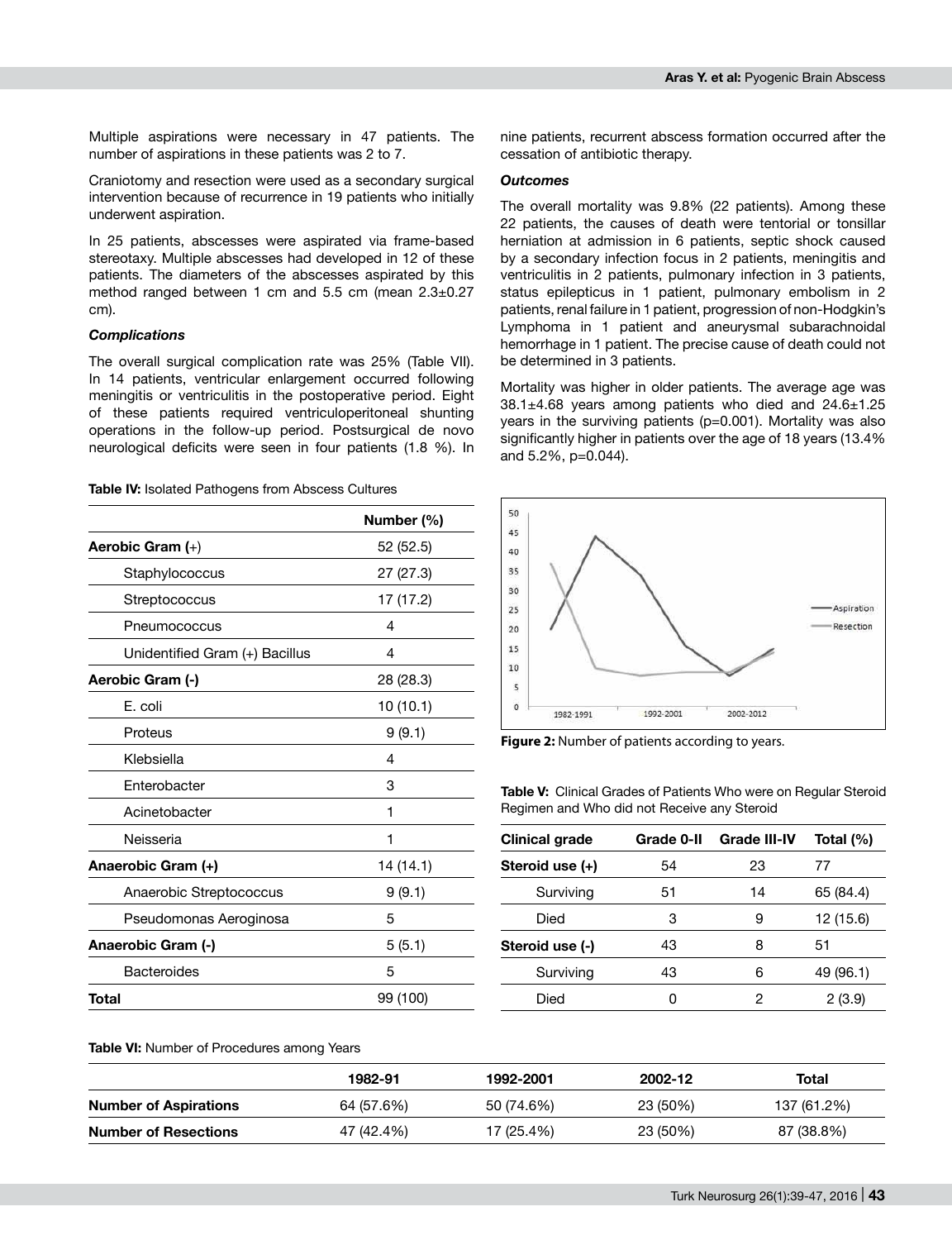The mortality was 12.6% in craniotomy patients, 9.1% in freehand aspiration patients and 3.7% in image-guided aspiration patients. The mortality in these groups was not statistically different (p=0.370).

Mortality was closely associated with the initial clinical grade and was higher in Grade III-IV patients than in Grade 0-II patients (38.5% and 3.8%, respectively, p≤0.001). None of the following factors affected mortality: sex, (9.7% for women and 10.0% for men, p=0.997), diameter of abscess at the time of admission (3.45±0.15 cm, and 3.98±0.33 cm for deceased and surviving patients, respectively, p=0.250) and having a single or multiple abscesses (16.7%, and 8.2%, p=0.098).

Glasgow outcome scores at discharge are presented in Table VIII. The GOS at discharge was significantly affected by the degree of the patients' clinical grade at the time of admission; 63.8 % of the patients were classified as Grades 0–2 and 30.8 % of patients of Grades 3–4 were at GOS 5 at discharge (p≥0.001).

Up to 15 years of follow-up records were available for 109 of the 202 surviving patients. Of the 83 patients with supratentorial abscesses who were followed for more than 1 year, 30.1%

 $(42.1\pm3.58)$  had seizures. The development of epilepsy was independent of lobar localization (p=0.330). However, the rate of seizures at the follow-up was significantly lower in patients who underwent aspiration (6.8%) than in those who underwent resection (18.1%), (p=0.023).

# █ **DISCUSSION**

# *Abscess Location*

Contiguous spread from otorhinogenic infection was the most common cause of PBA. Additionally, the frontal and temporal lobes and cerebellum are the most common locations of PBA because of their anatomical proximity to the sinuses and ears (12,18,30). In this series, the most common locations of abscesses were the frontal and temporal lobes. The most common predisposing factor was infection of the middle ear and mastoid process (21.9%). PBA secondary to mastoiditis can be seen in recurrent fashion (25). Our experience of PBA secondary to mastoiditis treatment necessitated a team approach with otolaryngologists. Definitive treatment of mastoiditis is imperative to cure PBA.

**Table VII:** Complication. Morbidity and Mortality of the Treatment Modalities

|                                  | <b>Free-Hand</b><br><b>Aspiration</b> | <b>Image-Guided</b><br><b>Aspiration</b> | <b>Resection</b> | <b>Total</b> |
|----------------------------------|---------------------------------------|------------------------------------------|------------------|--------------|
| Total $(\%)$                     | 110 (49.1)                            | 27(12.1)                                 | 87 (38.8)        | 224 (100)    |
| Complication (%)                 | 27(24.5)                              | 3(11.1)                                  | 26 (29.9)        | 56 (25)      |
| Local Dissemination of Infection | 4                                     | 0                                        | 6                | 10           |
| Hydrocephalus                    |                                       | 0                                        | 3                | 10           |
| Intracranial Hematoma            | 3                                     |                                          | 2                | 6            |
| Herniation                       | 2                                     | 0                                        | 5                |              |
| <b>CSF Fistula</b>               | 2                                     | 0                                        | 2                | 4            |
| <b>Systemic Complications</b>    | 9                                     | 2                                        | 8                | 19           |
| Morbidity (%)                    | 3(2.7)                                | 1(3.7)                                   | 7(8)             | 11 $(4.9)$   |
| Mortality (%)                    | 10(9.1)                               | 1(3.7)                                   | 11 (12.6)        | 22(9.8)      |

*CSF: Cerebrospinal fluid.*

#### **Table VIII:** GOS Scores at Discharge

| <b>GOS at discharge</b> | <b>Free-Hand Aspiration</b> | <b>Image-Guided Aspiration</b> | <b>Resection</b> | <b>Total</b> |
|-------------------------|-----------------------------|--------------------------------|------------------|--------------|
|                         | 67                          |                                | 46               | 130          |
|                         | 26                          |                                | 26               | 60           |
|                         |                             |                                |                  |              |
|                         |                             |                                |                  |              |
|                         | 10                          |                                |                  | 22           |

*GOS: Glasgow Outcome Score.*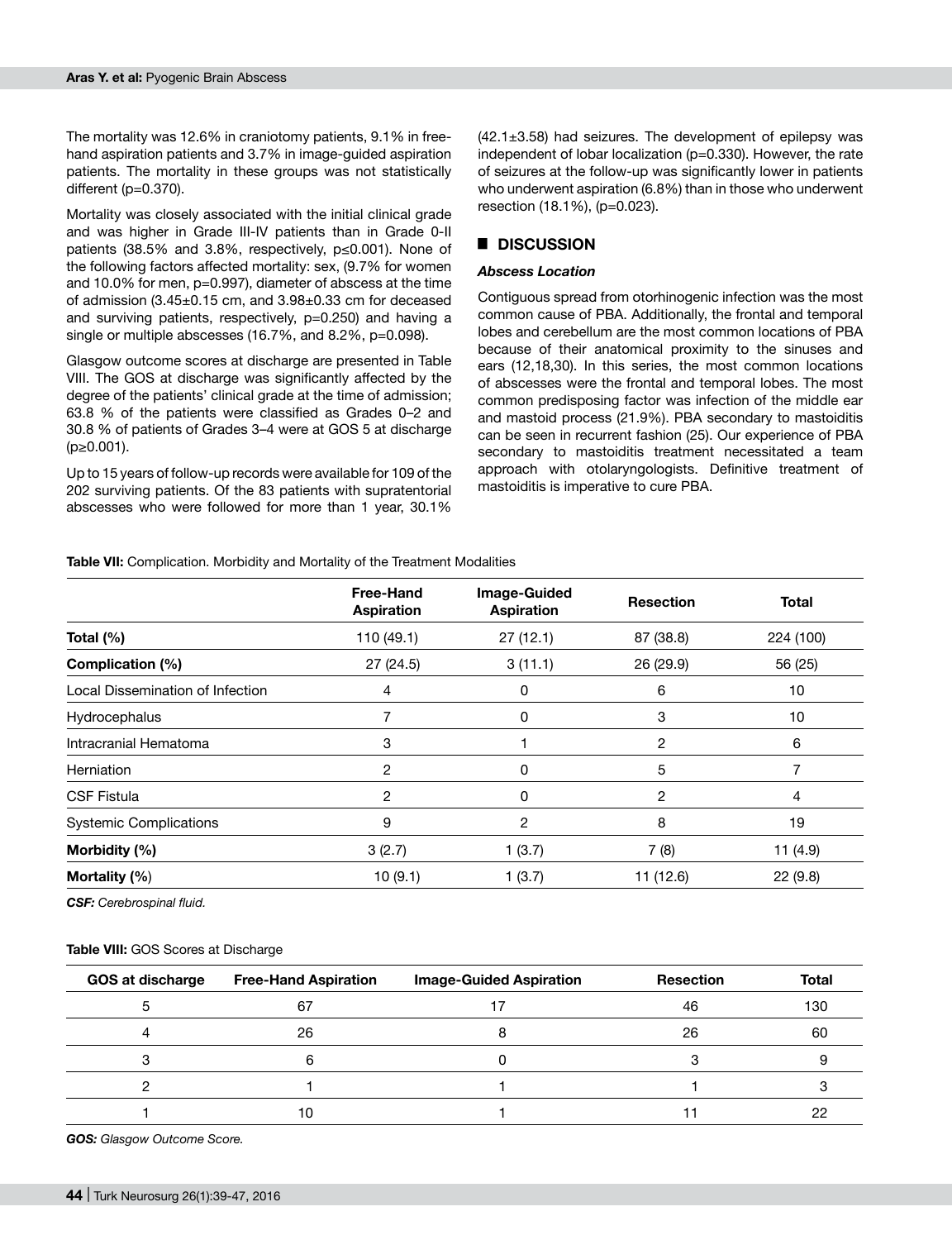The overall incidence of pyogenic brain abscesses in developed nations is increasing with the increased survival of patients with human immunodeficiency virus, the increasing number of transplant patients and the proliferation of immunosuppressive regimens such as antineoplastic chemotherapy (22,23). Furthermore, eight immunodeficient patients were included in this series, all of whom underwent surgery in the last decade. This finding could serve as a warning for the future that more immunodeficient patients with PBA could be encountered.

Computed tomography has enabled the precise detection of multiple abscesses. The patients who had received operations in our clinic for PBA in the pre-CT era were reported by İzgi et al. (9). The percentage of multiple abscesses was 5.8% (3/51) in the pre-CT era. In the current study, the ratio of multiple abscesses to the total number of patients studied was 18.8%. The ratio of multiple abscesses has been reported as 13%– 50% in previous studies (12,28).

# *Microbiology and Antibiotic Treatment*

The aerobic gram-positive microorganisms, especially *Staphylococcus* and *Streptococcus*, were the most common pathogens. These results are compatible with the published literature (3,18,28). Most isolated anaerobic microorganisms in the current study were *Peptostreptococcus* and *Pseudomonas aeruginosa*, which was different from previous studies that reported *Bacteroides* as the most common (3). The successful culture and isolation of microorganisms from the abscess cultures occurred in 38.4% of the cases in the current study. This ratio was reported as 66.5% by Yang et al. and 69.9% by Nathoo et al. (18,30). In 47 patients (20.9%), although the abscess cultures were negative, microorganisms were identified by Gram staining or culture from other organs and tissues. The low culture growth rate in the current study was attributed to the use of antibiotics before the cultures were obtained. Negative culture rates were reported to reach 15%–30% in most series (13,28,30), especially in patients for whom antimicrobial therapy was started before operation (6).

New identification methods have been recommended to decrease the negative culture rates. Polymerase chain reaction analysis of 16s recombinant DNA and sequencing may identify pathogens to the species level directly from brain abscesses. This approach is rapid and is especially useful in the identification of slow-growing and fastidious organisms (6,27).

In our series, nine patients (3.6%) had recurrence after cessation of antibiotic therapy. Of these nine patients, only one had complied with the prescribed six weeks of antibiotic treatment. In the remaining eight patients, early cessation of the treatment, for various reasons, was responsible for the recurrence. In our series, the mean antibiotic usage period was found to be 47 days. Despite six to eight weeks of antibiotic treatment for brain abscesses, the recurrence was reported to be 5%–10% after stopping antibiotic treatment in previous reports (2,12).

#### *Corticosteroid Usage*

In the current study, no significant differences were identified

in clinical grades between patients who received corticosteroid therapy and those who did not. However, corticosteroid therapy was associated with a higher mortality rate. Corticosteroid treatment of brain edema caused by brain abscess is controversial (6). Inhibition of the formation of the abscess capsule with dexamethasone was shown in an experimental study by Quartey (20). However, Shroeder (24) found that corticosteroids did not prevent the formation of capsules in abscesses, but it led to a delay in the abscess wall development process.

Mampalam and Rosenblum reported higher mortality rates in patients who received corticosteroid therapy, but these patients' levels of consciousness at the time of admission were worse than those patients who did not receive corticosteroids. Thus, they reported that corticosteroids could be given in patients with progressive neurological deficits and marked brain edema as shown by CT (13). In the current study, no correlation between poor clinical grade at the time of admission (Grades III and IV) and corticosteroid usage was found, in contrast to Mampalam and Rosenblum's report. Mampalam and Rosenblum advocated that corticosteroid therapy should only be used in cases of serious brain edema in PBA patients (13). Gadgil et al. also reported that their utilization of corticosteroid therapy is decided on a case-bycase basis according to the severity of the brain edema (7). Our results also support this suggestion.

# *Surgical Method*

The treatment of a brain abscess involves aspirating the pus or excising the abscess, followed by parenteral antibiotic therapy (12). However, the choice of surgical method has been the subject of debate (1). The advantages of aspiration are that it is simple, can be used in the cerebritis stage and has less potential morbidity than surgical trauma. In contrast, several reports have advocated excision as the procedure of choice because it is associated with a lower incidence of recurrence and shorter hospitalization (13,18,22,28). Craniotomy and resection with a combination of medical treatment is preferred in the following circumstances: if there is a significant mass effect of the brain abscess, if there are difficulties in the diagnosis, if the abscess is the result of a traumatic injury that has introduced foreign materials and if the lesion is located in the posterior fossa (6). Additionally, some authors prefer to resect single and easily accessible brain abscesses (7,12,16).

Comparison of the number of resection versus aspiration patients throughout this 30-year period reveals a dramatic increase in the number of aspirations in the first decade of the CT era. However, in the second decade, whereas the number of resections remained stationary, the number of aspirations decreased. Finally, in the last decade, the number of resections and aspirations equalized.

Izgi et al. (9) reported from this institution in the pre-CT era that 94.2 % of PBA patients were treated by craniotomy. The choice of surgical method changed with the introduction of CT. The number of brain abscess patients who were treated by aspiration increased over time (19). Aspiration, repeated as necessary, widely replaced attempts at complete excision.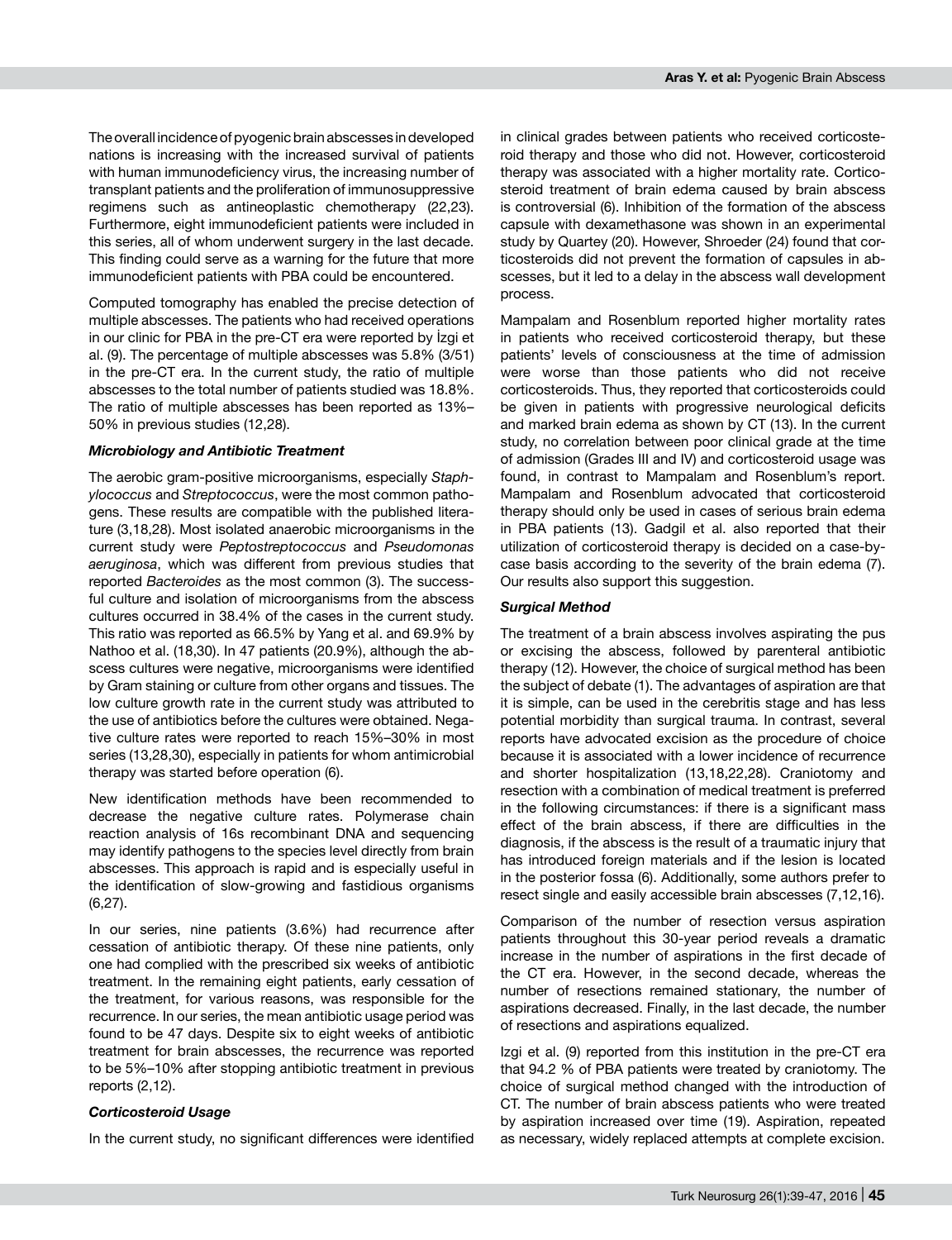In 1999 Barlas et al. reported a more recent series from the same institution and concluded that, "Craniotomy, much advocated in the earlier era when neither antibiotics nor CT was available is now rarely resorted to" (1). Barlas also reported that CT-guided stereotactic aspiration achieved all of the objectives of management, including ascertaining the diagnosis, draining the content of the mass and obtaining pus for accurate diagnosis with low mortality and morbidity (1).

Contrary to Barlas et al.'s report (1), the number of craniotomies increased in the third decade. Of the 23 patients who underwent resection in the third decade, at least 10 patients (43.4%) had absolute indications; 2 patients had a traumatic foreign body, 2 had osteomyelitis and 6 had various previous surgical operations. The remaining patients underwent craniotomy because of either a diagnostic inaccuracy or the surgeon's preference. Our results also indicate that resection still plays a significant role in the treatment of pyogenic brain abscess.

#### *Outcome*

The most significant determinant of outcome was clinical grade at the time of admission. Of the 39 patients with admission grades III and IV, 24 patients survived, with a mortality rate of 38.5%. In contrast, of the 185 patients with Grades 0–II, only seven patients succumbed, with a mortality rate of only 3.8%. The mortality rates for craniotomy and resection, freehand aspiration and image-guided aspiration were 12.6%, 9.1% and 3.7%, respectively, in this series (p=0.370). The morbidity rates for craniotomy and resection, free-hand aspiration and image-guided aspiration were 8.1%, 2.7%, 3.7% (p=0.219). These findings are in agreement with other reports (13,19,28,30). Additionally, mortality was significantly higher in patients over the age of eighteen years. Sex, size and location of abscess had no effect on mortality.

#### *Seizure*

Seizures can occur in the process of acute brain abscess formation or following surgical management (6). Furthermore, brain abscesses may cause focal neurological deficits and mental disorders as sequelae (29). Seizure rates of 10%–55% have been reported in the literature (12,15,29).

Focal neurologic deficits were detected in 13.6% of the surviving 138 patients in the final follow up. Seizures were observed in 29.4% of patients with supratentorial abscesses who were followed up for more than a year. The type of surgical intervention could affect the probability of seizures. Epilepsy was less frequent in patients who underwent aspiration than in those who underwent resection (p=0.023).

#### *Limitations*

The analysis of results in this case series is limited by the selection biases inherent to a retrospective study. The number of patients treated by image-guided aspiration was relatively small compared to the numbers of craniotomy and freehand aspiration patients. For this reason, it is not possible to compare the mortality and morbidity ratios among these three patient groups.

# █ **CONCLUSION**

This retrospective study of 224 PBAs treated over a period of 30 years has shown that the treatment of brain abscess remains a challenge despite advances in surgical and imaging technology. The most significant determinant of outcome was clinical grade at the time of admission. Corticosteroid therapy was not associated with better outcomes. Comparison of the results of different surgical techniques employed over three decades showed the superiority of aspiration in that postoperative seizures were seen less frequently in this group of patients. The number of aspirations increased dramatically in the first decade of the CT era, decreased in the second decade and equalized with the number of resections in the last decade. Although PBA could be treated successfully by aspiration, a significant number of patients underwent resection for various reasons in the final decade of this series. This study has shown that craniotomy still plays a significant role in the surgical treatment of PBA.

# █ **REFERENCES**

- 1. Barlas O, Sencer A, Erkan K, Eraksoy H, Sencer S, Bayindir C: Stereotactic surgery in the management of brain abscess. Surg Neurol 52:404–411, 1999
- 2. Beller AJ, Sahar A, Praiss I: Brain abscess review of 89 cases over a period of 30 years. J Neurol Neurosurg Psychiatry 36:757-768, 1973
- 3. Brouwer MC, Coutinho JM, van de Beek D: Clinical characteristics and outcome of brain abscess. Neurology 82(9): 806-813, 2014
- 4. Carpenter J, Stapleton S, Holliman R: Retrospective analysis of 49 cases of brain abscess and review of the literature. Eur J Clin Microbiol Infect Dis 26:1-11, 2007
- 5. Chuang MJ, Chang WN, Chang HW, Lin WC, Tsai NW, Hsieh MJ, Wang HC, Lu CH: Predictors and long-term outcome of seizures after bacterial brain abscess. J Neurol Neurosurg Psychiatry 81:913–917, 2010
- 6. Erdogan E, Cansever T: Pyogenic brain abscess. Neurosurg Focus 24(6):E2, 2008
- 7. Gadgil N, Patel AJ, Gobinath PS: Open craniotomy for brain abscess: A forgotten experience? Surg Neurol Int 4:34, 2013
- 8. Garfield J: Management of intracranial abscess: A review of 200 cases. Br Med J 2(5648):7-11, 1969
- 9. İzgi N, Özden B, Orhon C, Canbolat A, Bilge T: Beyin abseleri. İst Tıp Fak Mec 47: 273-280, 1984, (In Turkish)
- 10. Landriel F, Ajler P, Hem S, Bendersky D, Goldschmidt E, Garategui L, Vecchi E, Konsol O, Carrizo A: Supratentorial and infratentorial brain abscess: Surgical treatment, complications and outcomes a 10 year single center study. Acta Neurochir 154: 903, 2012
- 11. Larsen HJ, Astradsson A, Richall H, ErdalJ, Laursen A, Brennum J: Pyogenic brain abscess, a 15 year survey. BMC Infectious Diseases 12:332, 2012
- 12. Loftus CM, Osenbach RK, Biller J: Diagnosis and management of brain abscess. In: Wilkins RH, Rengachary SS (eds). Neurosurgery. 2nd ed, Vol: 3, 1996
- 13. Mampalam TJ, Rosenblum ML: Trends in the management of bacterial brain abscesses: A review of 102 cases over 17 years. Neurosurgery 23:451-457, 1988